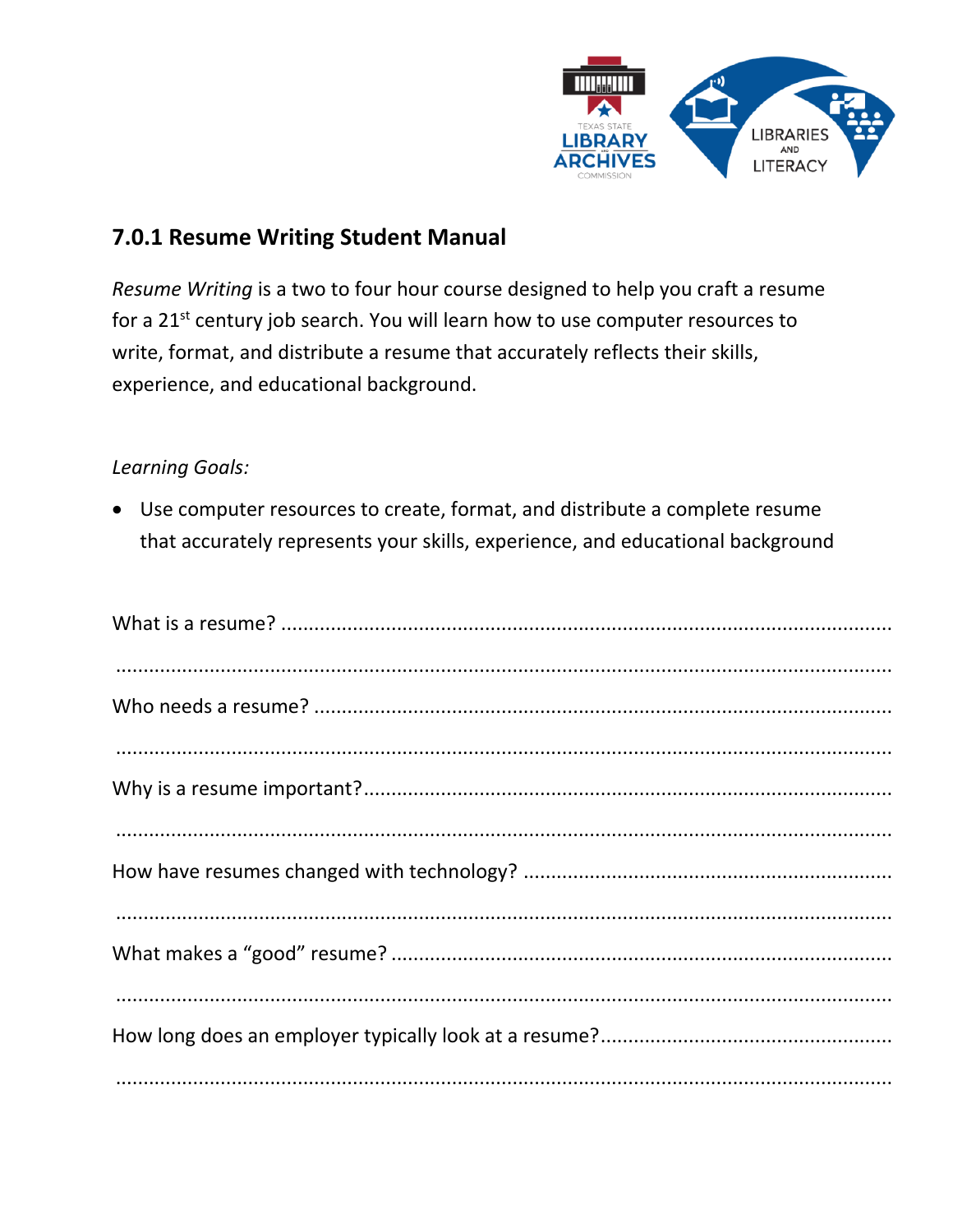# *Anatomy of a Resume*

A resume usually has 5 Sections:

# **SECTION 1:** Contact Information

**[FIRST NAME] [LAST-NAME]** [Permanent Address] [Phone number] [E-mail]

Don't use an email account with a silly name. You want potential employers to take you seriously, and an unprofessional email address will give them a negative first impression. Which email addresses are more professional?

hawtlegggs59@hotmail.com chunkymonkey240@yahoo.com iHatework@aol.com agnes.alderman@gmail.com cbloomis@gmail.com Miguel.A.Guzman@gmail.com

# **SECTION 2:** Professional Summary and Career Objective

There are two common approaches to writing a professional summary. The first way is a short paragraph. Here is a professional summary for a retail manager:

### **Professional Summary:**

Experienced, resourceful and effective retail manager with proven proficiency in all aspects of boutique management. Cutting-edge merchandiser with expert ability in combining innovative display techniques with visual standards and sales strategies in order to achieve optimal retail success. Top-selling sales associate who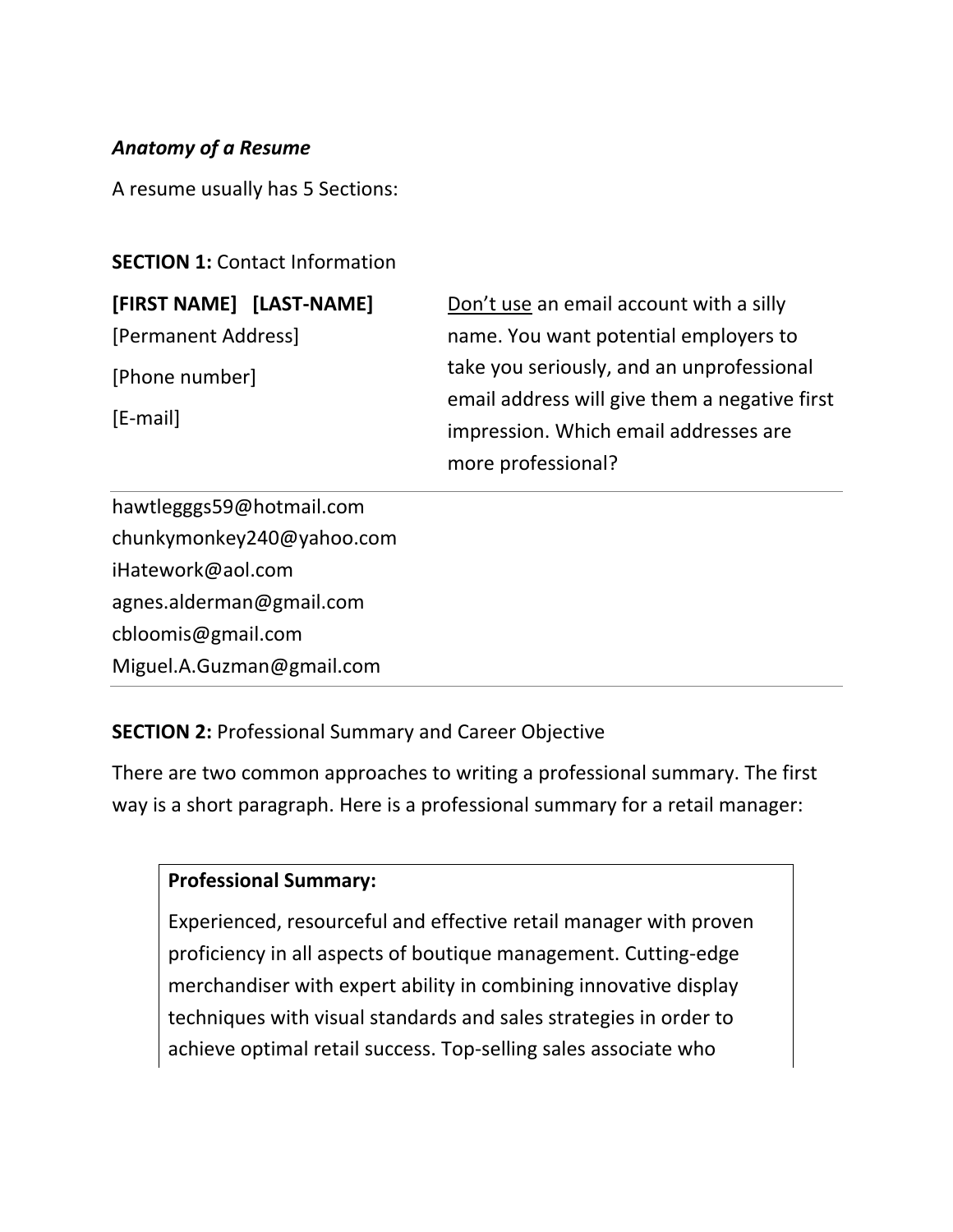regularly exceeds client expectations by building on-going quality relationships.

A paragraph format professional summary has these features:

...................................................................................................................................

...................................................................................................................................

An alternate approach is to use a bulleted list to present your professional summary:

### **Career Profile**

- Caring, compassionate Registered Nurse with seven years experience in private practice, hospital, and hospice environments
- **Experienced Charge Nurse for cardiac and oncology floors for** major teaching hospital
- Strong analytical skills, capable of assessing conditions and implementing appropriate intervention
- **Effective trainer and educator for both peers and patients**

A bulleted list professional summary has these features:

...................................................................................................................................

...................................................................................................................................

...................................................................................................................................

Finally, some people may still prefer to use an old-fashioned career objective:

### **Objective:**

To contribute acquired bookkeeping and office management skills to an organization offering opportunities for advancement.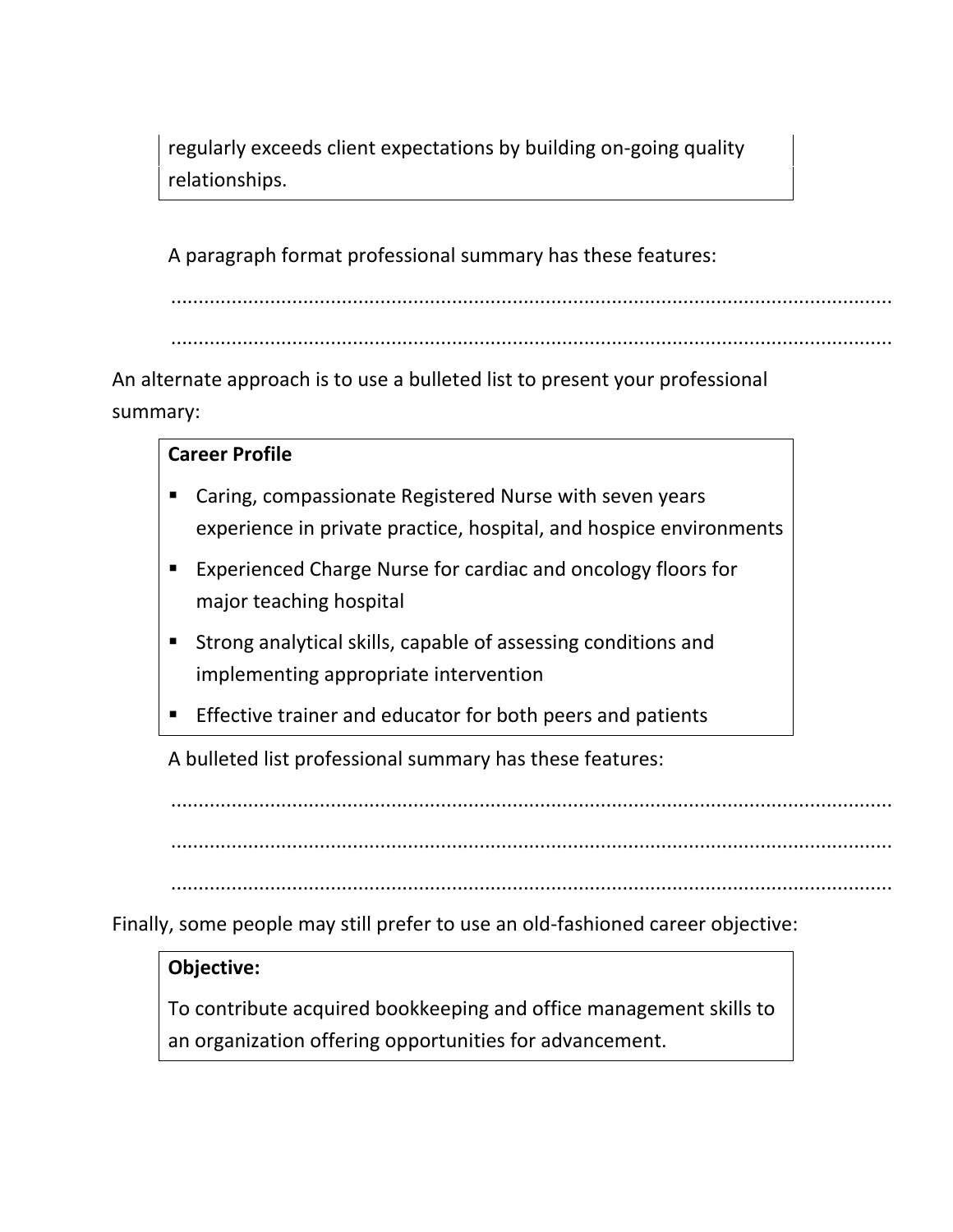Why do you think employers prefer professional summaries?

...................................................................................................................................

...................................................................................................................................

Which format will you use? Why?

...................................................................................................................................

...................................................................................................................................

# **SECTION 3**: Work History

The work history section is where you describe your previous employment experience in detail. This section should include:

| <b>WORK HISTORY:</b>             |  |  |
|----------------------------------|--|--|
| <b>Previous/Current Employer</b> |  |  |
| <b>Names</b>                     |  |  |
| Dates worked (optional)          |  |  |
| Locations                        |  |  |
| Job Titles                       |  |  |
| Responsibilities, skills gained, |  |  |
| achievements                     |  |  |

There are two different work history formats: Chronological and Functional.

# **Chronological Format**

| May 2010 to present                                                                                                                       | <b>Texas State Library</b> | Austin, TX |  |
|-------------------------------------------------------------------------------------------------------------------------------------------|----------------------------|------------|--|
| <b>Library Assistant</b>                                                                                                                  |                            |            |  |
| Assist patrons with research questions and locate resources. Catalog<br>materials in database. Plan community literacy outreach programs. |                            |            |  |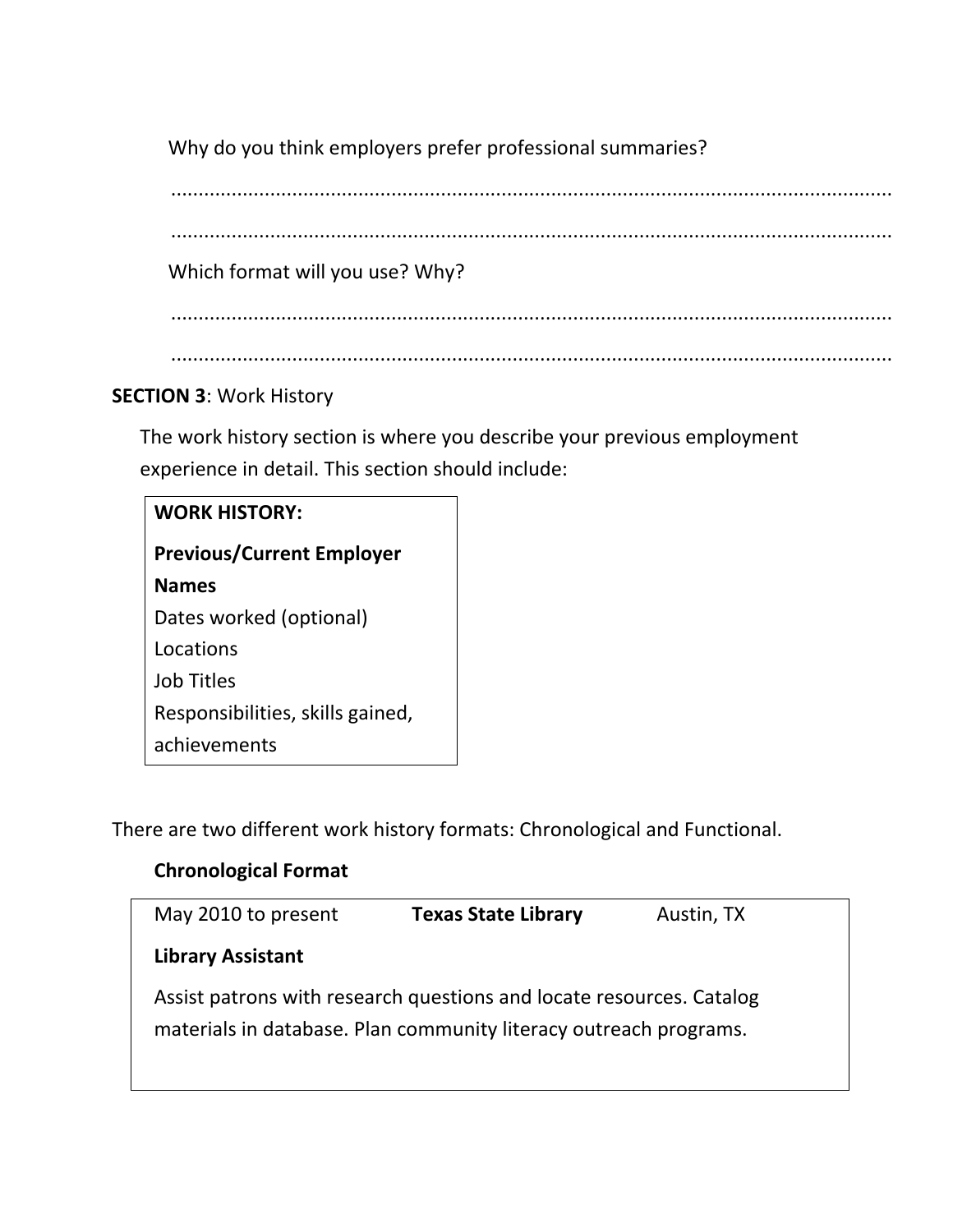| June 2008 to March 2010                                             | Java-va-voom Coffee | Austin, TX |  |
|---------------------------------------------------------------------|---------------------|------------|--|
| <b>Barista</b>                                                      |                     |            |  |
| Prepared food and beverage orders and served customers. Developed   |                     |            |  |
| customer relationships. Performed accurate cash handling functions. |                     |            |  |

# **Functional Format**

| <b>Communications:</b> Executed international public relations campaigns.                                                                                                              |                                                                |                |  |
|----------------------------------------------------------------------------------------------------------------------------------------------------------------------------------------|----------------------------------------------------------------|----------------|--|
| Represented department in meetings. Prepared annual reports.                                                                                                                           |                                                                |                |  |
| <b>Customer Service:</b> Handled customer concerns and complaints. Resolved<br>high volume of weekly customer inquiries. Expertly sliced pastrami according<br>to customer preference. |                                                                |                |  |
| Present:                                                                                                                                                                               | <b>Maddox Consulting</b><br><b>Vice President</b>              | Nome, AL       |  |
| Past:                                                                                                                                                                                  | O' Flannery and Sons Imports<br><b>Communications Director</b> | Mobile, AL     |  |
|                                                                                                                                                                                        | Joe's Deli<br><b>Cured Meat Engineer</b>                       | Hackensack, NJ |  |

Who should use the chronological format and why?

............................................................................................................................................. ............................................................................................................................................. .............................................................................................................................................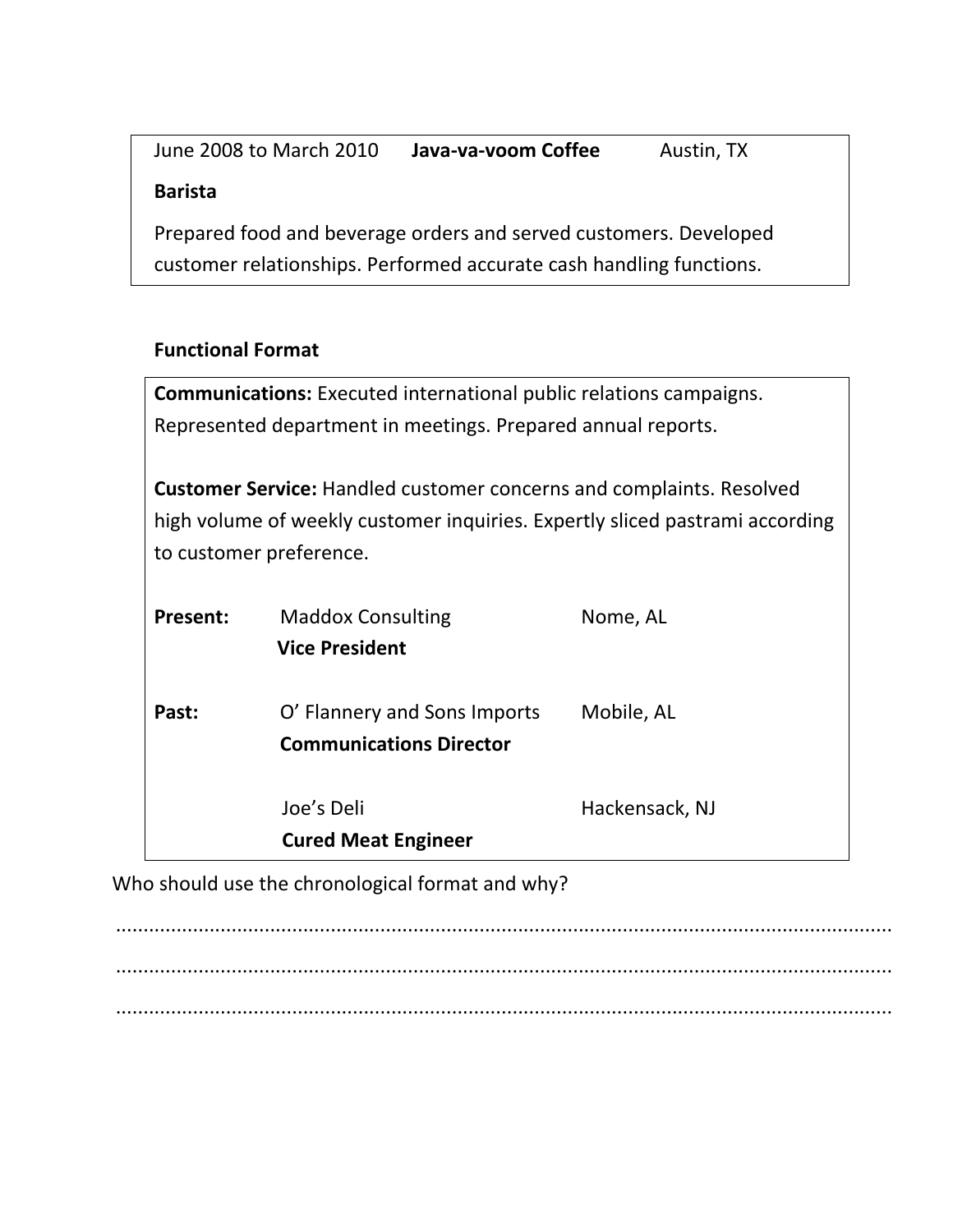Who should use the functional format and why?

............................................................................................................................................. .............................................................................................................................................

# **SECTION 4**: Educational Background

Most jobs have an education requirement, ranging from a high school diploma to very specific industry certifications. In the Educational Background section you list where you went to school, degrees you have earned, notable academic accomplishments, and industry-related certifications. Typically, the educational background includes the following:

# **EDUCATION:**

**School Name,** Location

**Degree Earned,** Major, Graduation Date

GPA (if higher than 3.0)

Honors, Accomplishments, Relevant

Coursework (optional)

What should you consider when listing your educational background?

.............................................................................................................................................

.............................................................................................................................................

.............................................................................................................................................

# **SECTION 5:** Other Skills, Non-Work Experience

If you have other relevant skills not mentioned in other parts of your resume, you can list them in this section.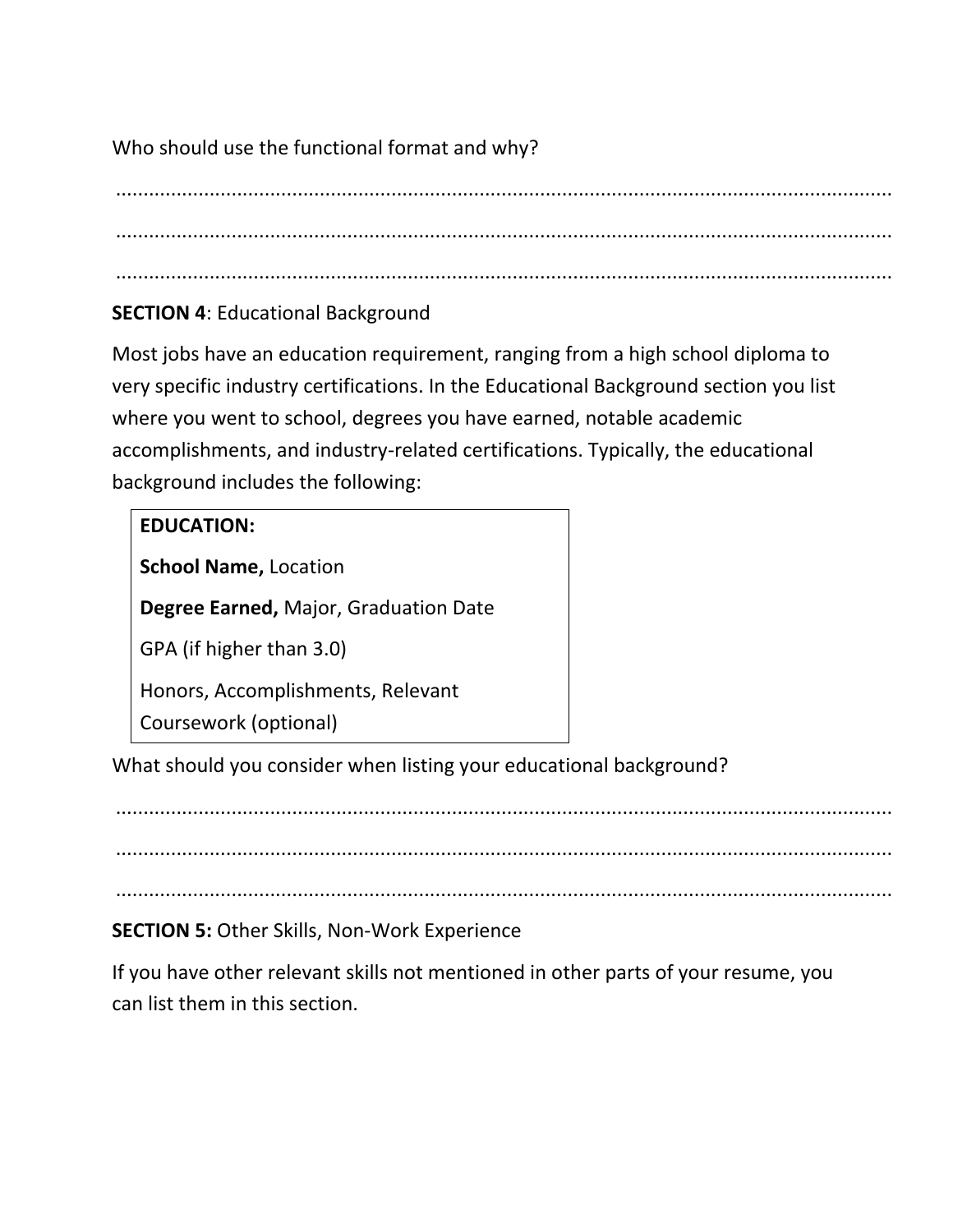*Other Skills Examples:*

............................................................................................................................................. ............................................................................................................................................. .............................................................................................................................................

Some employers look for employees who have a well-rounded life *outside* of the workplace. By describing volunteer and other non-work experience, a potential employer can see that you are serious about developing skills and are motivated by something besides a paycheck. Furthermore, people without an extensive work history can use this section to show that they still have useful skills not reflected in their employment history.

*Non-Work Experience Examples:*

............................................................................................................................................. ............................................................................................................................................. .............................................................................................................................................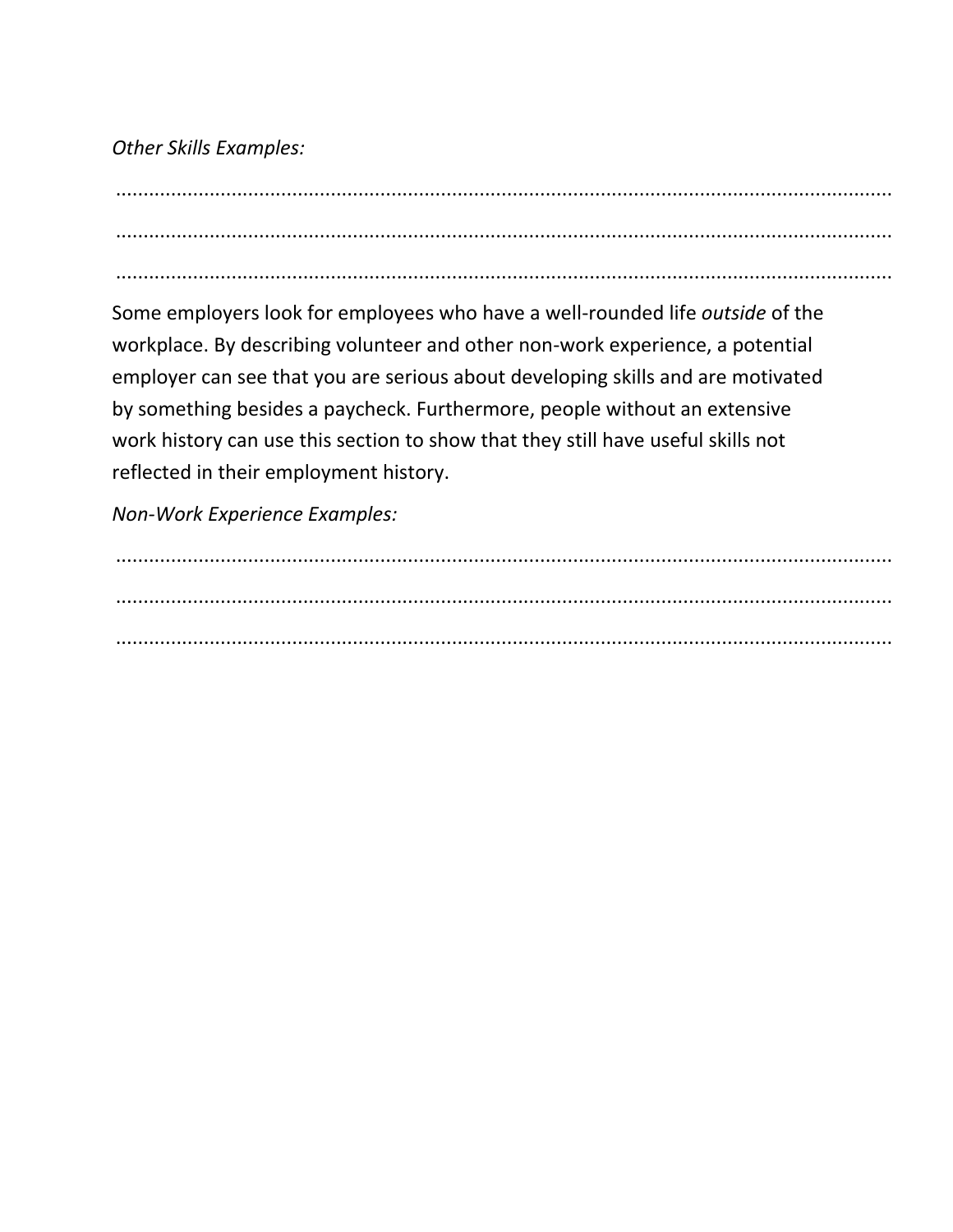# **MARIA GARCIA**

228 Excalibur Lane, Round Rock, TX•512-555-2222•mariagarcia2788@gmail.com

# **Career Objective**

To provide effective and engaging computer training for adults.

# **Professional Summary**

Compassionate and caring instructor with a goal of providing effective and engaging computer training for adults. Detailed and organized with materials and processes while innovate and creative in the instructional process.

# **Work Experience**

2009-Present Waterloo Industries Round Rock, TX **Technology Trainer** • Trained over 80 staff on Microsoft Office applications Modified and created training curricula to target company needs Served as Help Desk support for Microsoft Office applications 2007-2009 Round Rock ISD Round Rock, TX **Technology Teacher Aide** • Assisted teacher with computer skills classes in secondary settings (6-12<sup>th</sup> grade) • Worked one on one with students as necessary **Education** 2011-2015 Austin Community College Austin, TX **AAS in Office Administration Other Skills/Experience** Certified Microsoft Office Instructor • Bilingual English and Spanish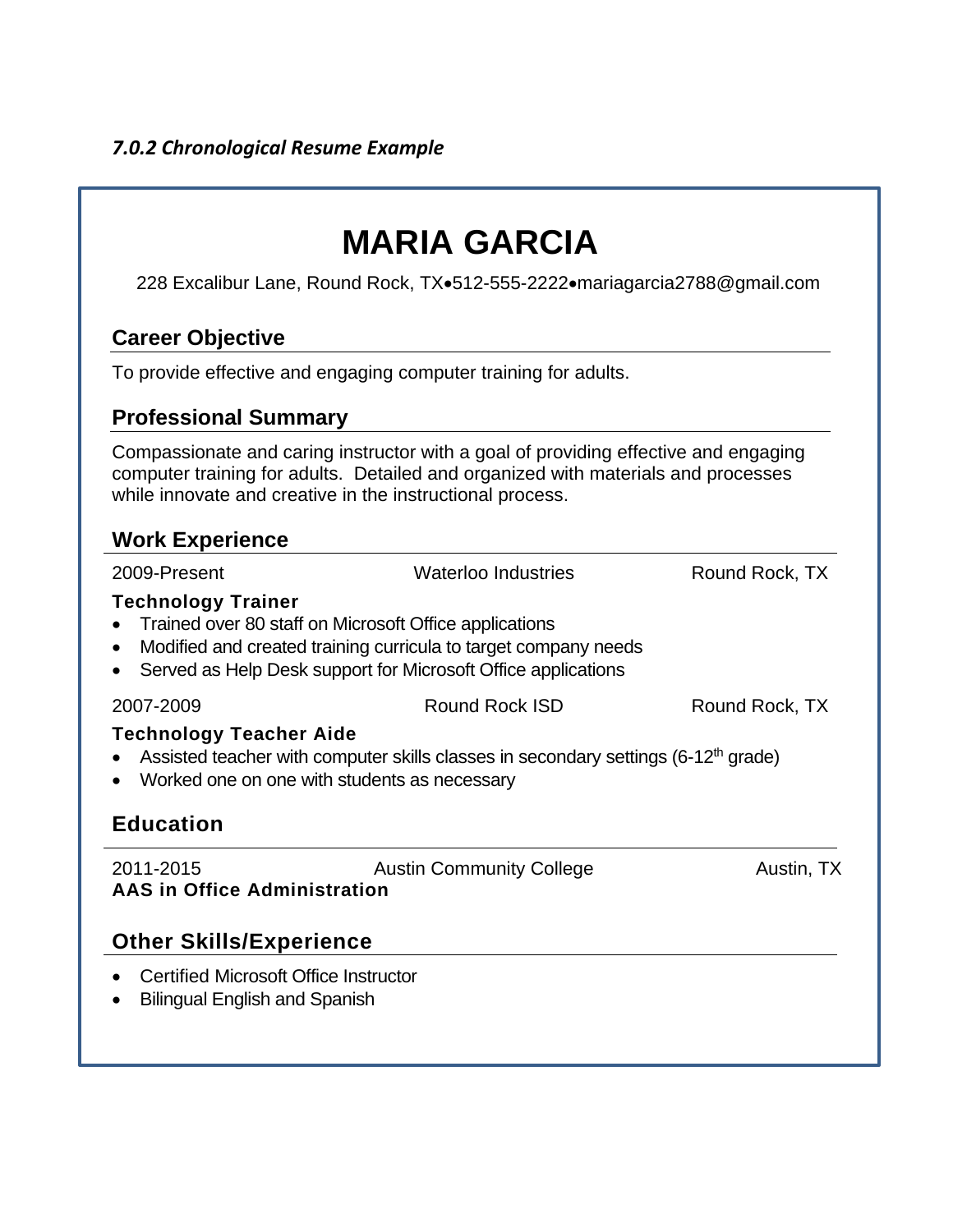# *7.0.3 Functional Resume Example*

# **MARVIN GARCIA**

20 Oak Springs Road, Great Falls, TX 78223 [marvin.humberto.garcia@gmail.com](mailto:marvin.humberto.garcia@gmail.com)

#### **QUALIFICATIONS**

- Has 5 years of welding in the creation, installation, and repair of commercial equipment
- Managed and trained a group of 8 junior welders
- Recognized for expertise in managing welding projects that meet specifications for quality, deadline, and and budget
- Knowledgeable of SMAW, FCAW, and GMAW processes
- Follows safety guidelines resulting in excellent safety record

#### **MANAGEMENT SKILLS**

*ADMINISTRATION* 

- Trained more than 15 junior welders in assorted welding forms
- Troubleshooting of issues and potential issues saved approximately \$20K
- Communicated with customers regarding orders, clarifications, and work guidelines *TECHNICAL*
- Consistently welded 23% faster than average welders while meeting specifications
- Knowledgeable of SMAW, FCAW, and GMAW processes *ORGANIZATION*
- Efficiently organizing welding work to maximize safety and quality while streamlining processes, which resulted in finishing orders with high standards under budget and before deadlines

#### **WORK HISTORY**

- Gamma Precision, Great Falls, MT Senior Welder
- ADF International, Great Falls, MT Welder
- Loenbro, INC, Great Falls, MT Junior Welder

#### **TRAINING**

- Awesome Falls College, Great Falls, AS
- Welding Certification, February 2011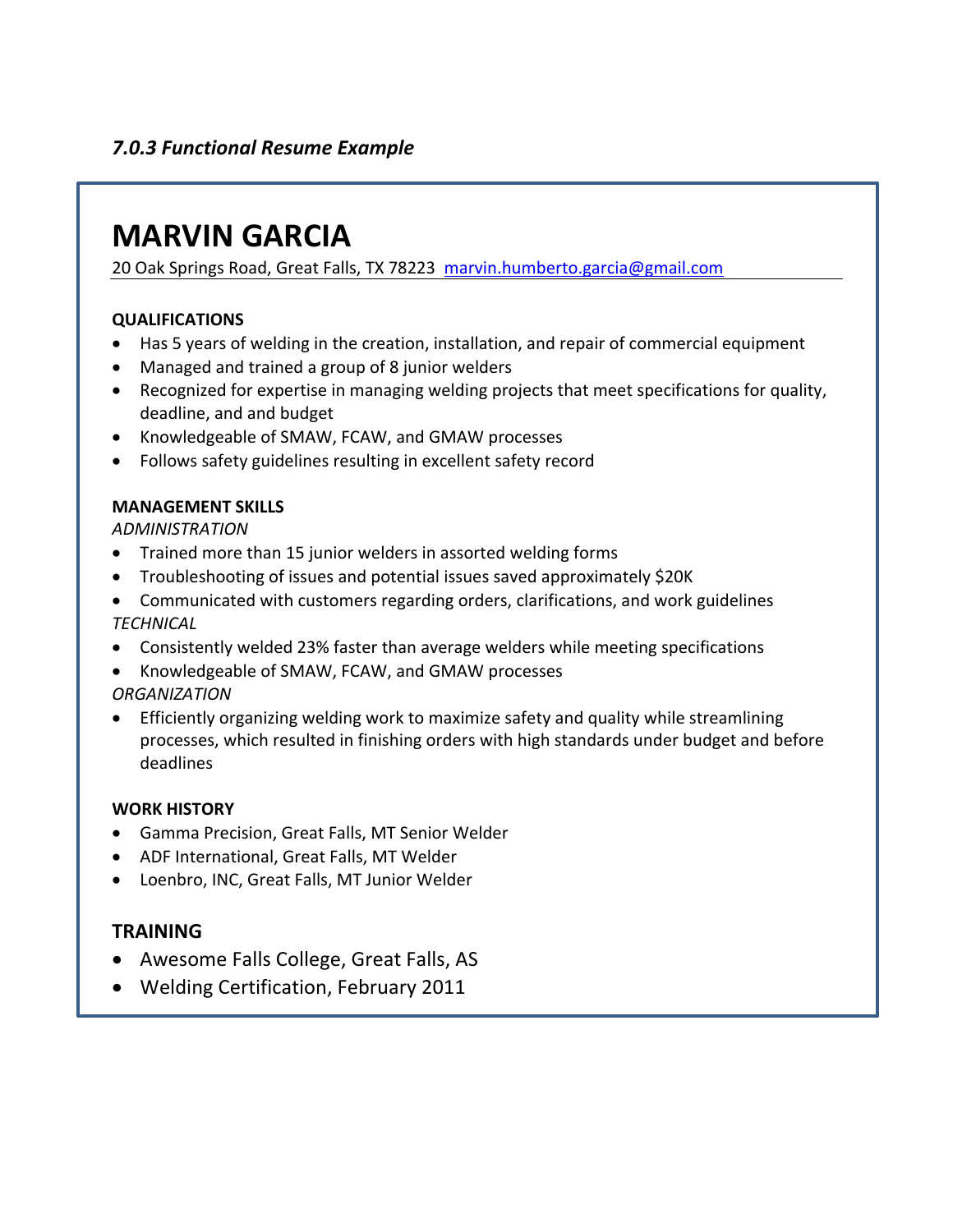# **RESUME STRATEGIES**

**CONTENT** or "How to Write a Resume"

| $\bullet$                              |
|----------------------------------------|
| $\bullet$                              |
| $\bullet$                              |
| $\bullet$                              |
| $\bullet$                              |
| $\bullet$                              |
| <b>DESIGN</b> or "Make It Look Pretty" |
| $\bullet$                              |
| $\bullet$                              |
| $\bullet$                              |
|                                        |
|                                        |
| $\bullet$                              |
| AVOID or "Don't Do This!"              |
|                                        |
|                                        |
|                                        |
| $\bullet$                              |
| $\bullet$                              |
|                                        |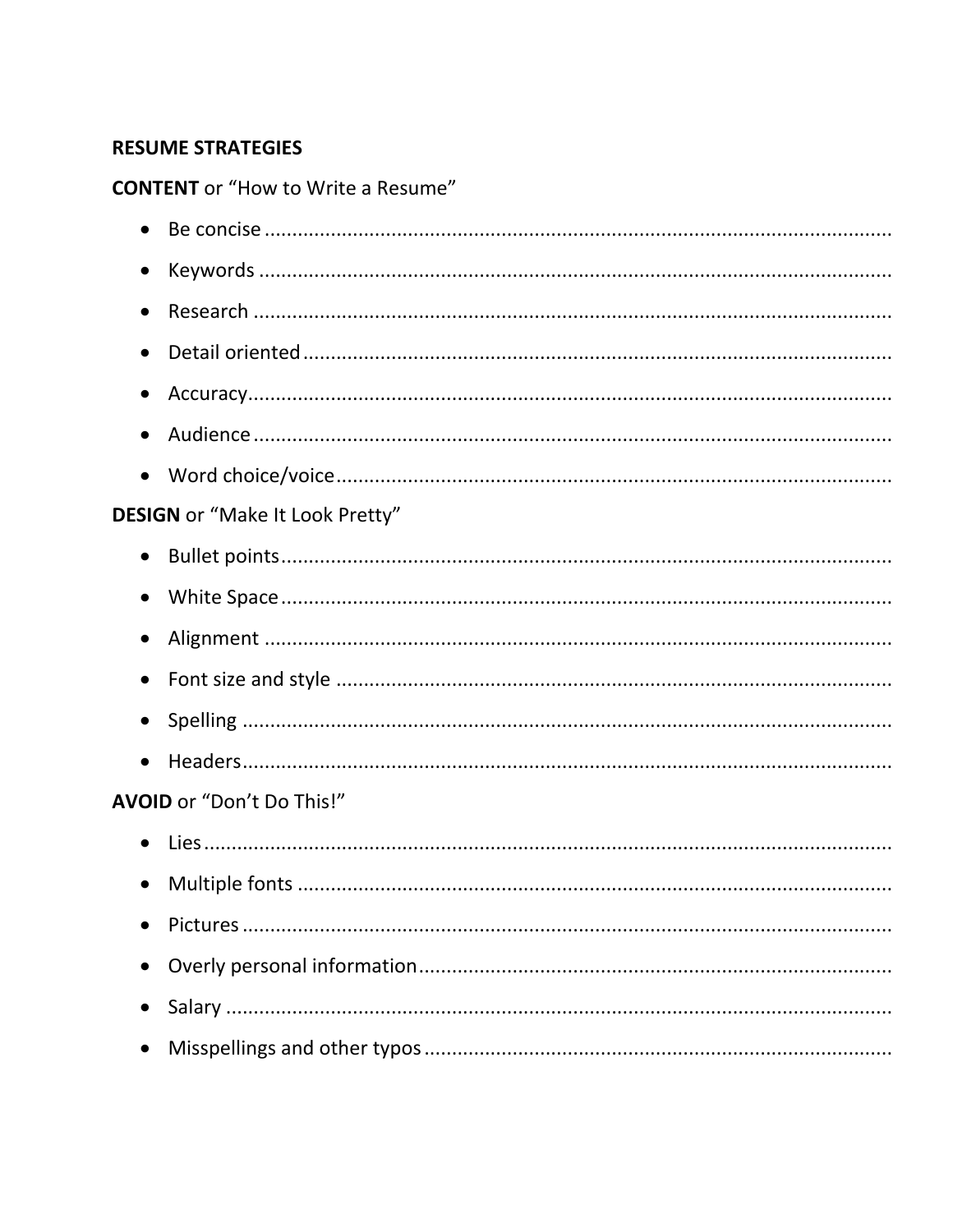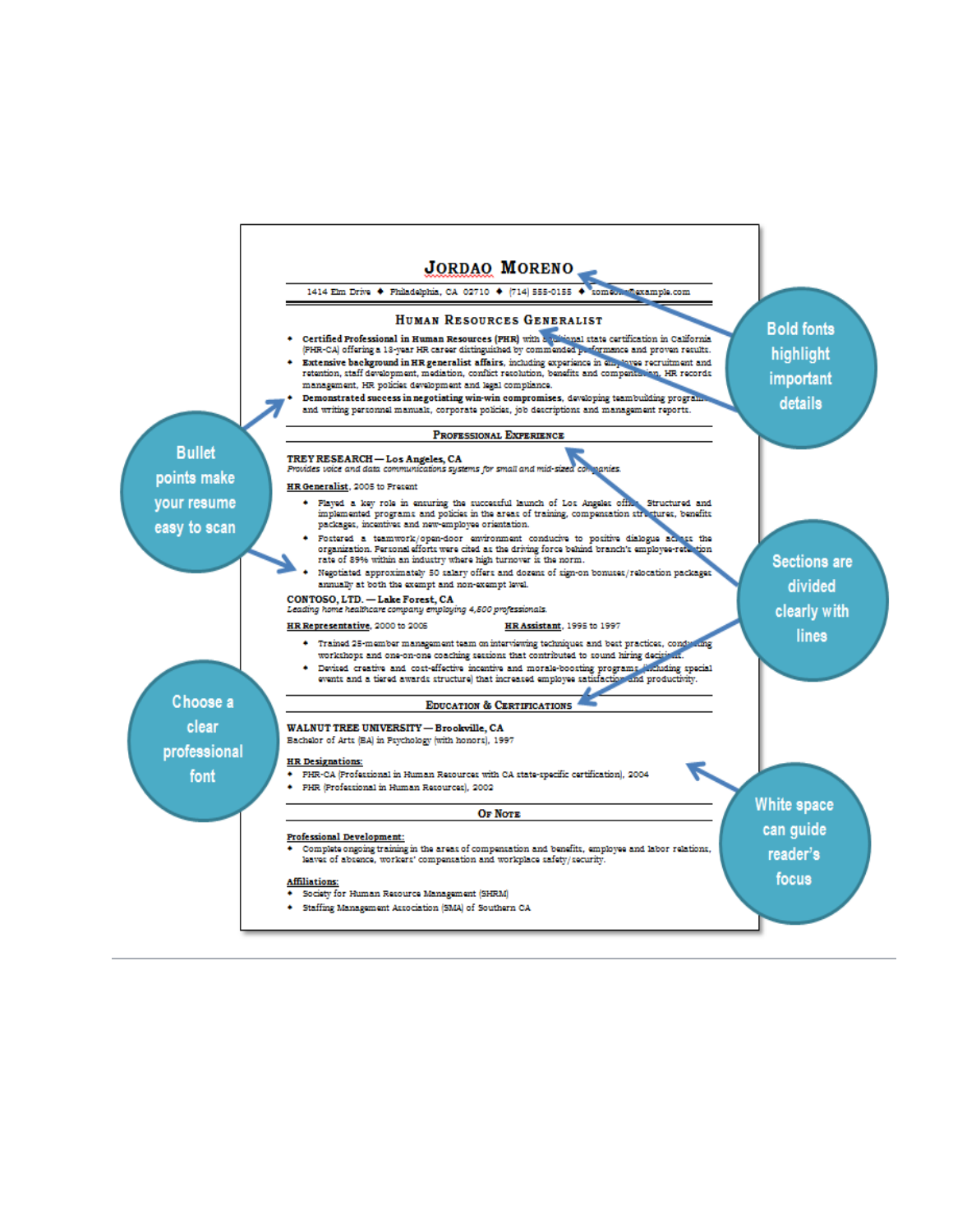# *7.0.4 Resume Editing Activity*

**Directions:** The resume on the next page needs some serious editing. Locate the file *- 7.0.4 Resume Editing Activity* - in your student folder and open it. Follow the instructions below to correctly format the resume. When you are finished, the resume should fit on one page.

- 1. In the top section select the text "**Maria Garcia.**" Change it to **font size 22** and make it **bold** by clicking on the **bold icon.**
- 2. Select the **Career Objective** heading and change the text to **font size 14.**
- 3. Select the **Professional Experience** heading and change the font to Arial**.**
- 4. Select the **underlined text** in the Work Experience section and click on the **underline icon** to change it back to normal text.
- 5. Select the text in italics in the **Education** section and click on the **italic icon** to change it back to regular text.
- 6. **Delete** the picture.
- 7. Click on the **Review** tab and then the **Spell Check** button. Spell-check and **correct spelling errors.**
- 8. Use **File/Save As** to save the corrected document as Maria Garcia Corrected Resume in your student folder.

Hint: Use the 7.0.3 Chronological Resume Example in your Student Manual as a guideline for what your corrected resume should look like once you finish.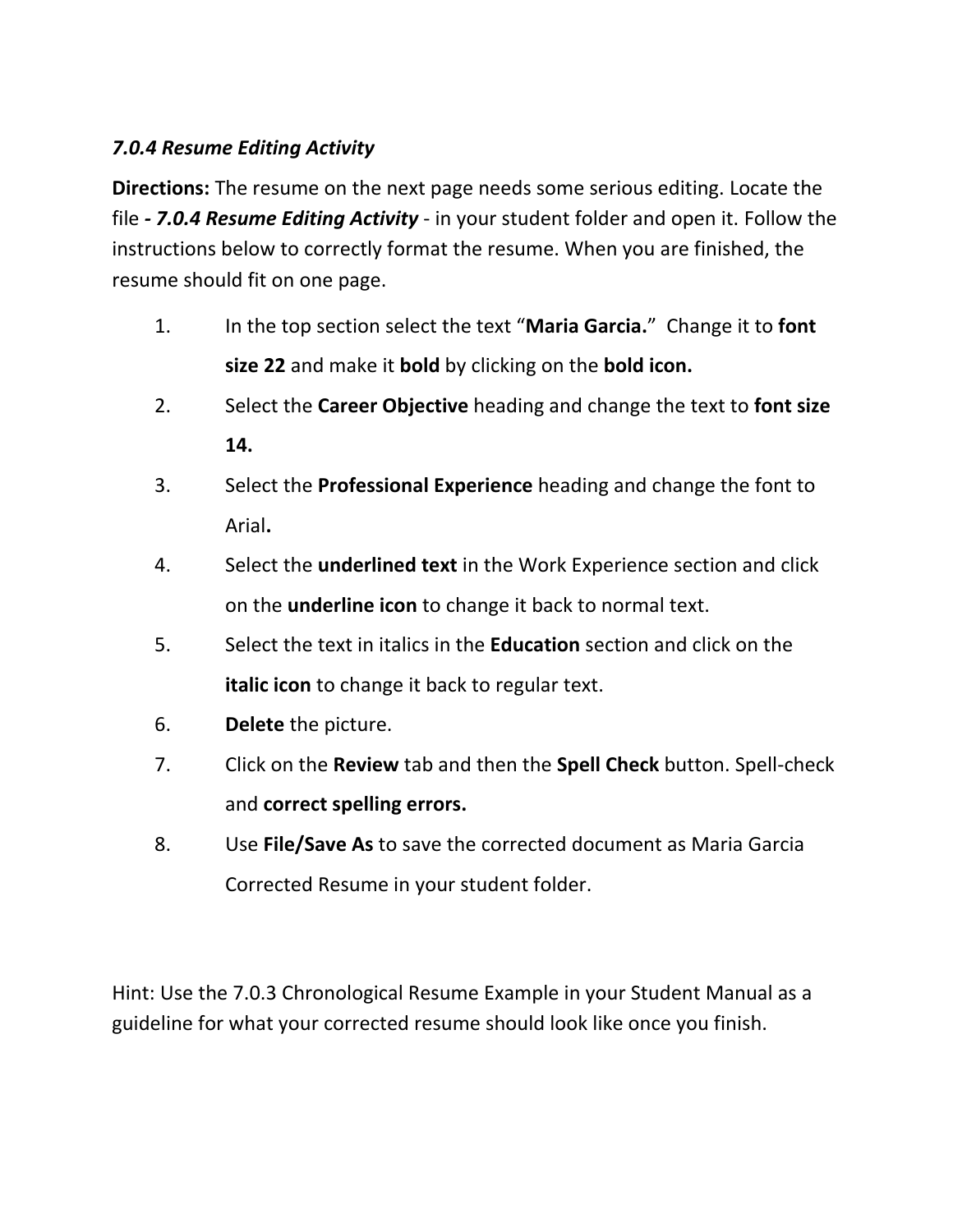|                                                                                                                 | <b>MARIA GARCIA</b>                                                                                                                                                      |                |
|-----------------------------------------------------------------------------------------------------------------|--------------------------------------------------------------------------------------------------------------------------------------------------------------------------|----------------|
|                                                                                                                 | 228 Excalibur Lane, Round Rock, TX•512-555-2222•mariagarcia2788@gmail.com                                                                                                |                |
| <b>Career Objective</b>                                                                                         |                                                                                                                                                                          |                |
|                                                                                                                 | To provide effective and engaging computer training for adults.                                                                                                          |                |
| <b>Professional Summary</b>                                                                                     |                                                                                                                                                                          |                |
| while innovate and creative in the instructional process.                                                       | Compassionate and caring instructor with a goal of providing effective and engaging<br>computer training for adults. Detailed and organized with materials and processes |                |
| <b>Work Experience</b>                                                                                          |                                                                                                                                                                          |                |
| 2009-Present                                                                                                    | <b>Waterloo Industries</b>                                                                                                                                               | Round Rock, TX |
| <b>Technology Trainer</b><br>• Trained over 80 staff on Microsoft Office applications<br>$\bullet$<br>$\bullet$ | Modified and created training curricula to target company needs<br>Served as Help Desk suport for Microsoft Office applications                                          |                |
| 2007-2009                                                                                                       | Round Rock, ISD                                                                                                                                                          | Round Rock, TX |
| Technology Teacher Aide<br>$\bullet$<br>• Worked one on one with students as necessary                          | Assisted teacher with computer skills classes in secondary settings (6-12 <sup>th</sup> grade)                                                                           |                |
| <b>Education</b>                                                                                                |                                                                                                                                                                          |                |
| 2011-2015<br>AAS in Office Administration                                                                       | <b>Austin Community College</b>                                                                                                                                          | Austin, TX     |
| <b>Other Skills/Experience</b>                                                                                  |                                                                                                                                                                          |                |
| <b>Certified Microsoft Ofice Instructor</b><br><b>Bilingual English and Spanish</b>                             |                                                                                                                                                                          |                |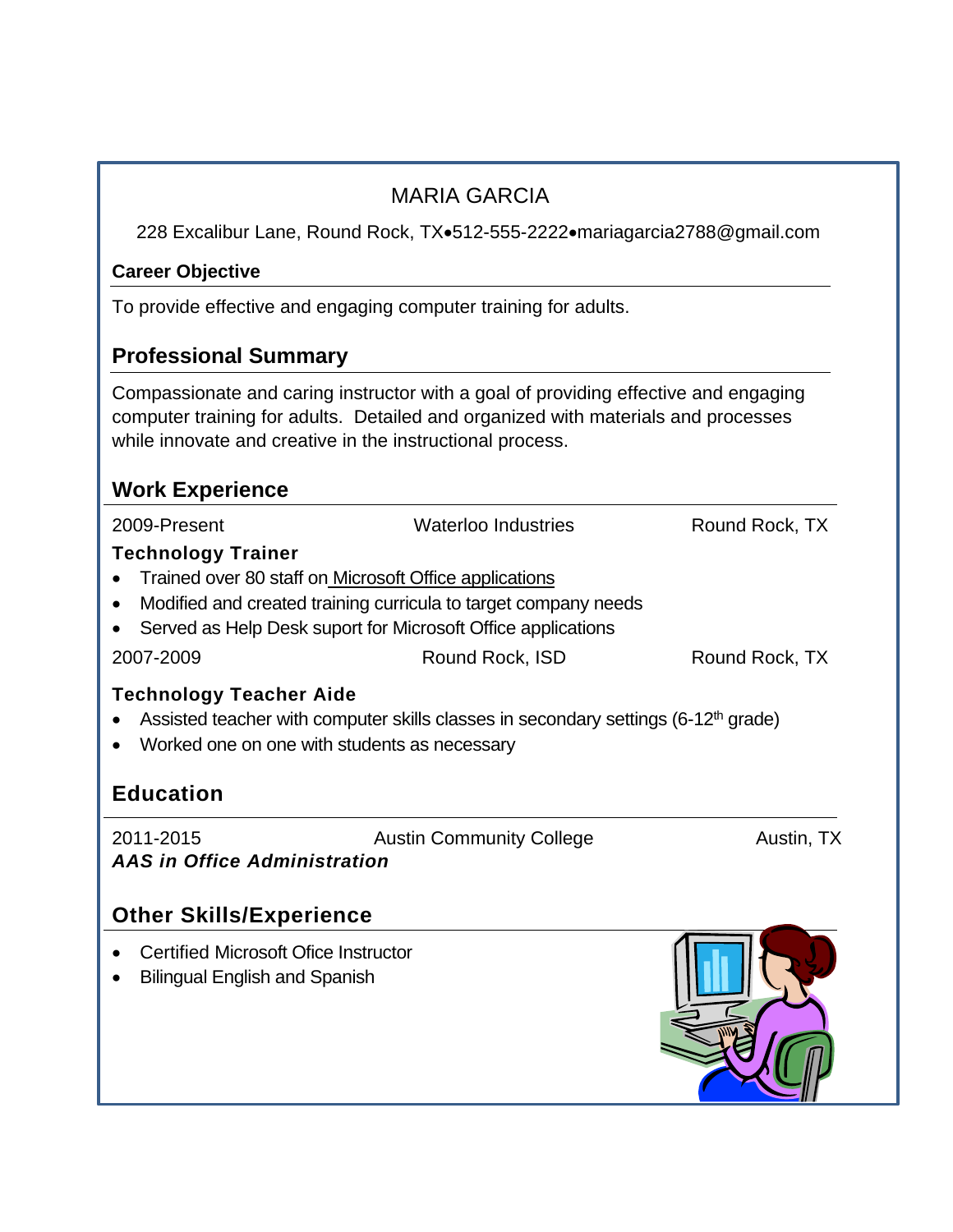# *7.0.5 Resume Information Activity*

**Directions:** Fill out each section with the appropriate information. You can then use this worksheet as a reference when writing your resume.

# **Personal Information**

| <b>Full Name:</b> |  |
|-------------------|--|
| Address:          |  |
| Telephone:        |  |
| Email             |  |

# **Professional Summary**

List 3-4 of what you think your strongest skills are:

| 1              |  |
|----------------|--|
| $\overline{2}$ |  |
| $\overline{3}$ |  |
| Δ              |  |

**Employment Experience.** List most recent employer first:

|                       | Dates Employed        |  |
|-----------------------|-----------------------|--|
| <b>Employer Name:</b> | From:                 |  |
|                       | To:                   |  |
|                       | <b>Position Title</b> |  |
| Location:             |                       |  |
|                       |                       |  |
| Responsibilities:     |                       |  |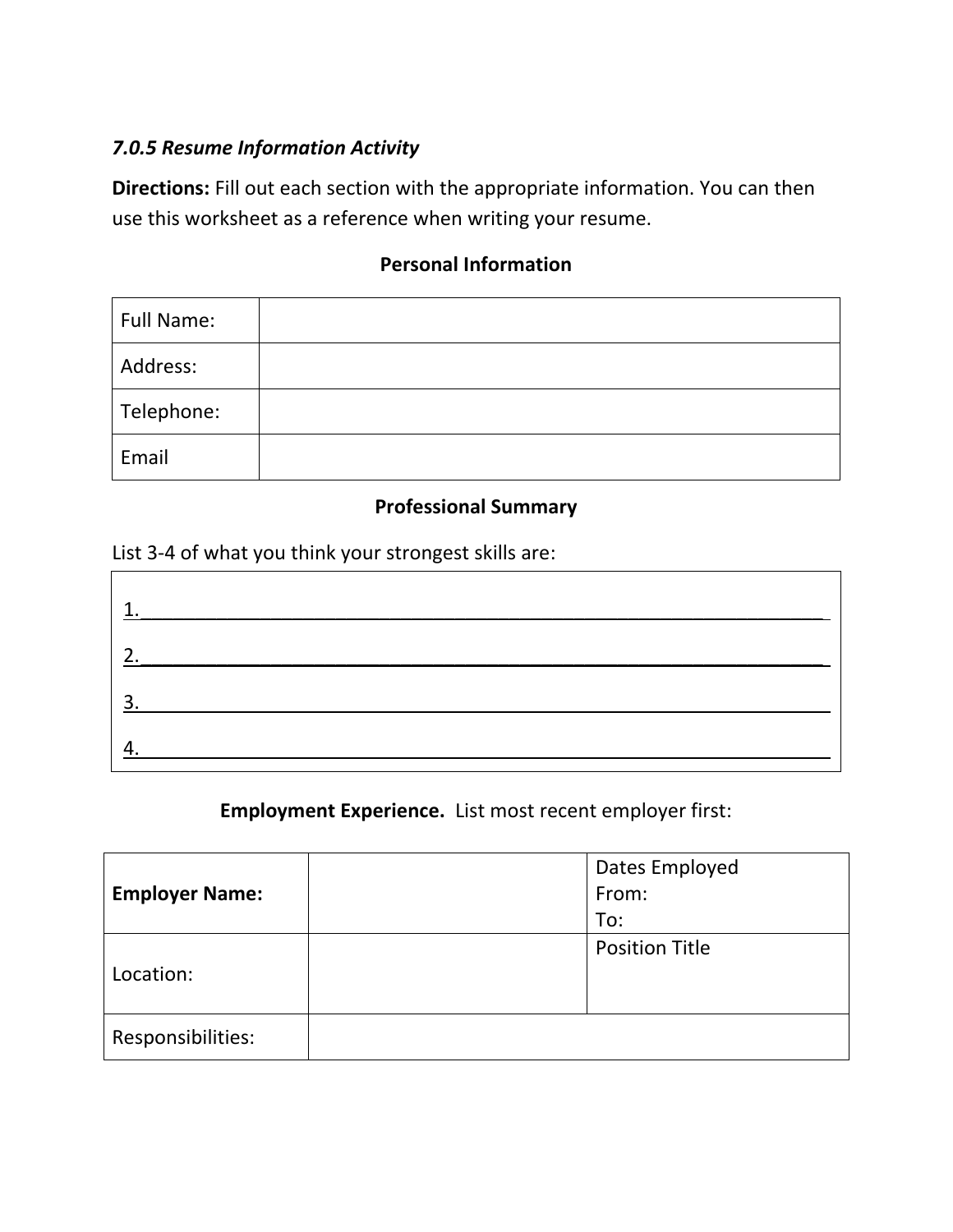| Accomplishments:      |                       |
|-----------------------|-----------------------|
|                       | Dates Employed        |
| <b>Employer Name:</b> | From:                 |
|                       | To:                   |
|                       | <b>Position Title</b> |
| Location:             |                       |
| Responsibilities:     |                       |
| Accomplishments:      |                       |

| <b>Employer Name:</b> | Dates Employed<br>From:      |
|-----------------------|------------------------------|
| Location:             | To:<br><b>Position Title</b> |
| Responsibilities:     |                              |
| Accomplishments:      |                              |

# **Educational Background**

| <b>School Name:</b> | Dates Attended<br>From:<br>To:   |     |  |
|---------------------|----------------------------------|-----|--|
| Location:           | Degree Or Certificate<br>Earned: |     |  |
| Field Of Study      |                                  | Gpa |  |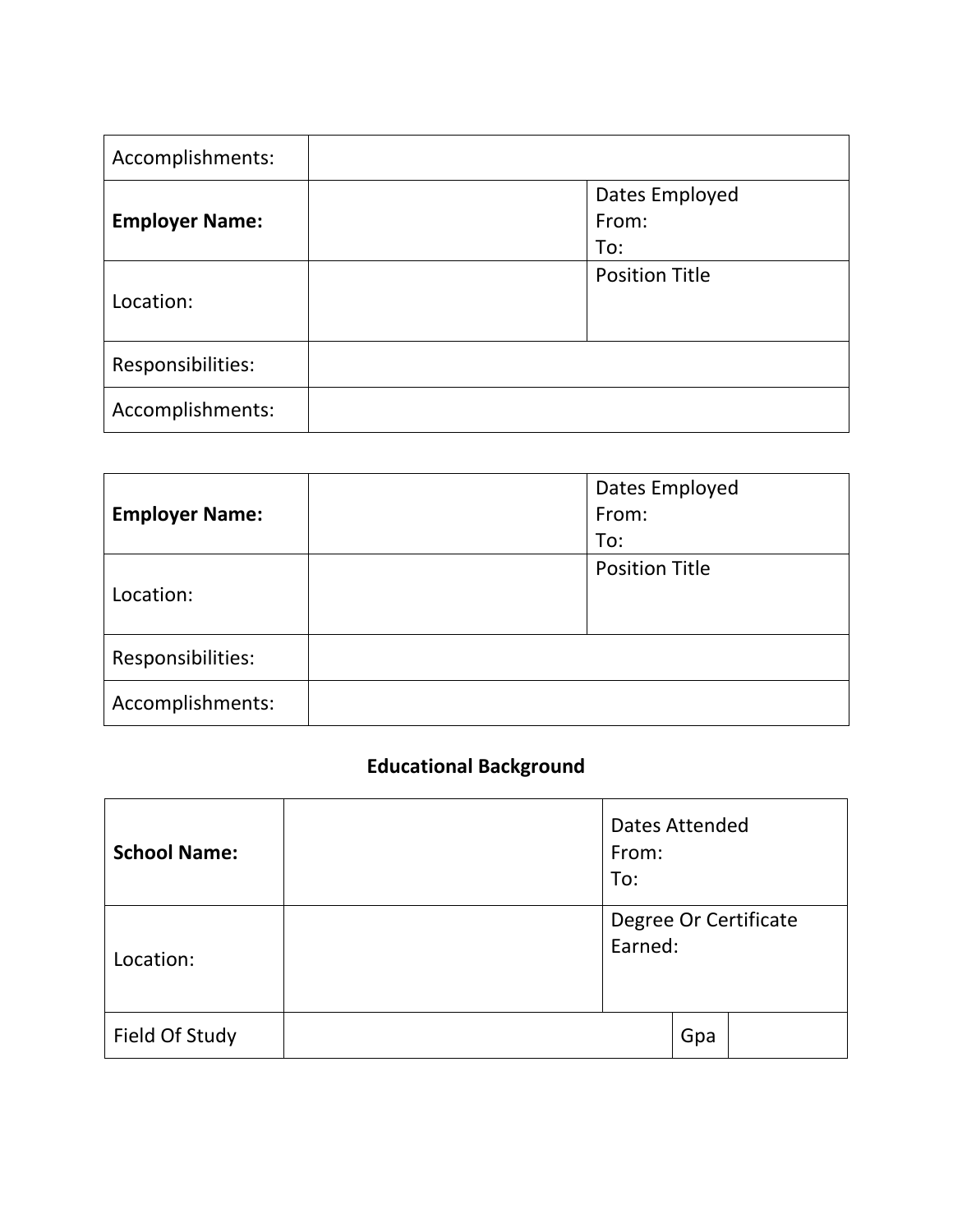| Honors, Relevant<br>Coursework: |     |                                  |  |
|---------------------------------|-----|----------------------------------|--|
| <b>School Name:</b>             | To: | Dates Attended<br>From:          |  |
| Location:                       |     | Degree Or Certificate<br>Earned: |  |
| Field Of Study                  |     | Gpa                              |  |
| Honors, Relevant<br>Coursework: |     |                                  |  |

# **Other Skills**

| Languages:           |  |
|----------------------|--|
| Computer<br>Skills:  |  |
| <b>Other Skills:</b> |  |

# **Non-Work Experience**

| Volunteer     |  |
|---------------|--|
| Experience:   |  |
| Awards:       |  |
| achievements: |  |
| Other:        |  |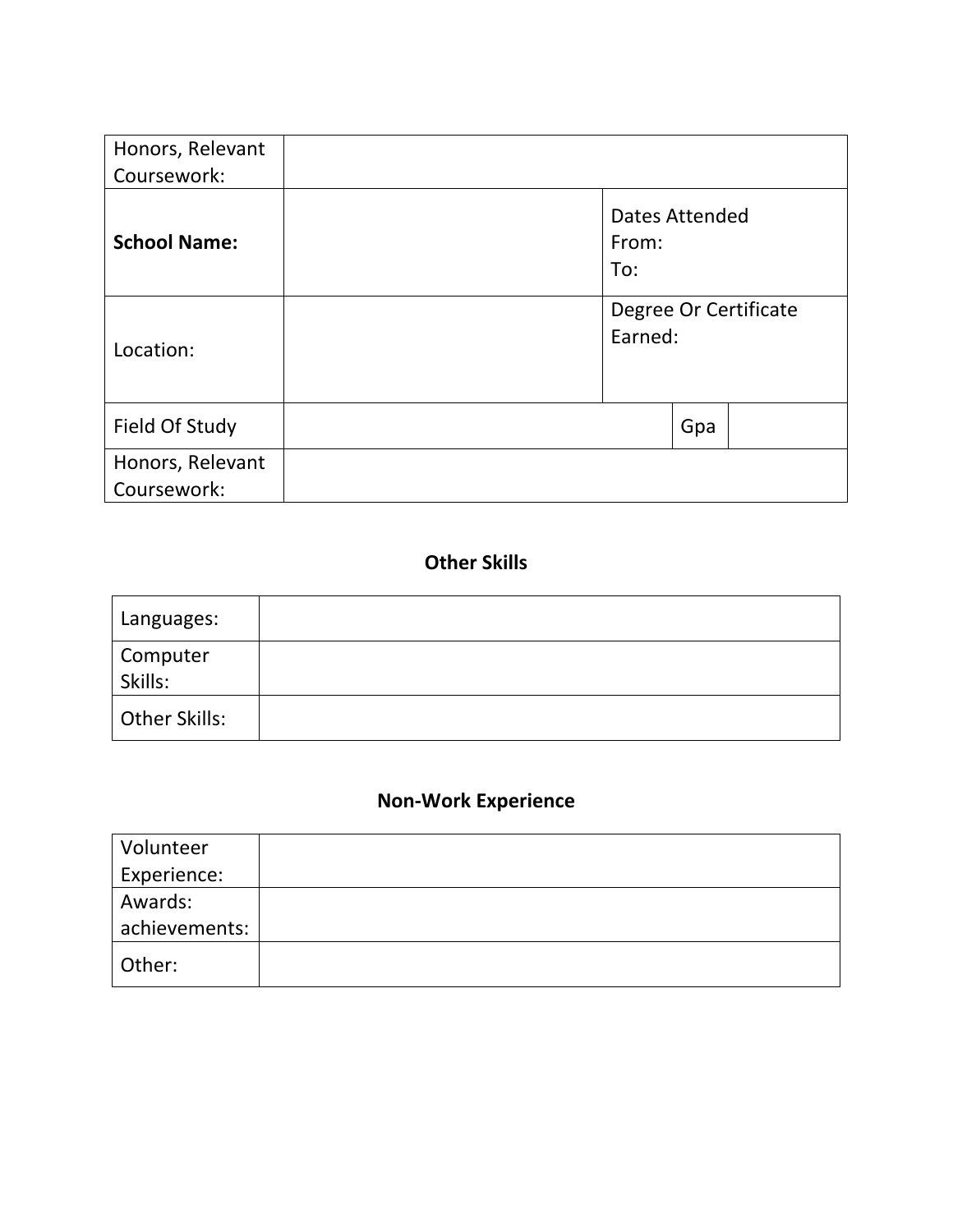# *7.0.6 Chronological Resume Template*

#### [Your Name] [Street Address], [City, ST ZIP Code] • [phone] • [e-mail]

| Career Objective/Professional Summary                                                                    |                   |            |  |  |
|----------------------------------------------------------------------------------------------------------|-------------------|------------|--|--|
| "[Describe your career goal/Summarize top qualifications).]"                                             |                   |            |  |  |
| <b>Work Experience</b>                                                                                   |                   |            |  |  |
| [Dates of employment]                                                                                    | [Company Name]    | [City, ST] |  |  |
| [Job Title]                                                                                              |                   |            |  |  |
| [Job responsibility/achievement]<br>[Job responsibility/achievement]<br>[Job responsibility/achievement] |                   |            |  |  |
| [Dates of employment]                                                                                    | [Company Name]    | [City, ST] |  |  |
| [Job Title]                                                                                              |                   |            |  |  |
| [Job responsibility/achievement]<br>[Job responsibility/achievement]<br>[Job responsibility/achievement] |                   |            |  |  |
| [Dates of employment]                                                                                    | [Company Name]    | [City, ST] |  |  |
| [Job Title]                                                                                              |                   |            |  |  |
| [Job responsibility/achievement]<br>[Job responsibility/achievement]<br>[Job responsibility/achievement] |                   |            |  |  |
| <b>Education</b>                                                                                         |                   |            |  |  |
| [School Name]                                                                                            | [School Location] | City, ST]  |  |  |
| "[Degree Obtained]"                                                                                      |                   |            |  |  |
| <b>Other Skills/Experience</b>                                                                           |                   |            |  |  |
| "[Describe Skill/Experience]"<br>۰                                                                       |                   |            |  |  |
| "[Describe Skill/Experience]"                                                                            |                   |            |  |  |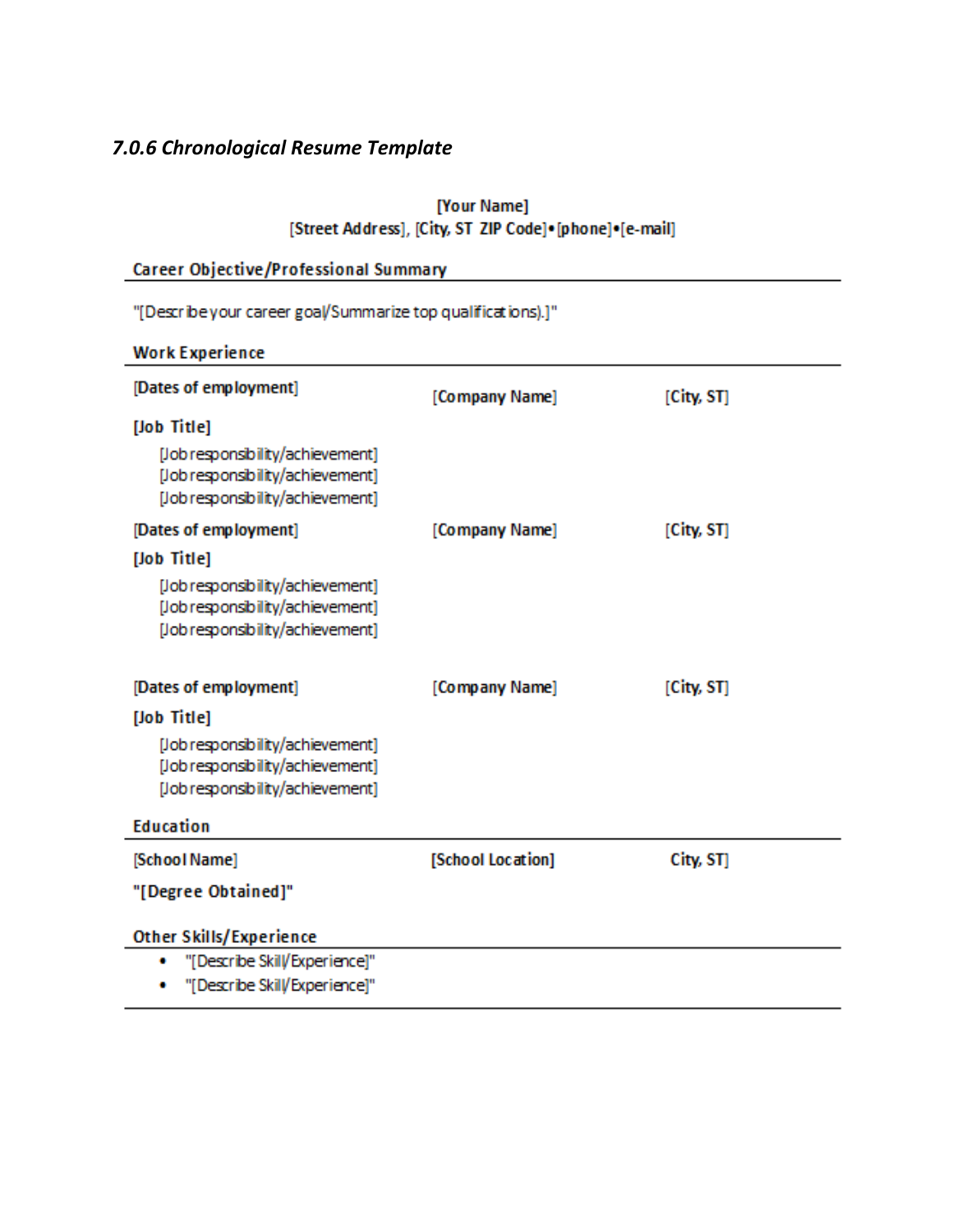# 7.0.7 Functional Resume Template

# [Your Name] [Street Address], [City, ST ZIP Code] [phone] [e-mail]

# **Career Objective/Professional Summary**

"[Describe your career goal/Summarize top qualifications).]"

**Skills Summary** 

"[Skill One]" "[Describe Skill/Experience]"

"[Skill Two]" "[Describe Skill/Experience]"

"[Skill Three]" "[Describe Skill/Experience]"

# **Professional Experience**

| DisplayText canno              | [City, ST]    |            |
|--------------------------------|---------------|------------|
| [Job Title]                    |               |            |
| DisplayText canno              | [City, ST]    |            |
| [Job Title]                    |               |            |
| DisplayText canno              | [City, ST]    |            |
| [Job Title]                    |               |            |
| <b>Education</b>               |               |            |
| DisplayText cannot span me     | [School Name] | [City, ST] |
| "[Degree Obtained]"            |               |            |
| <b>Other Skills/Experience</b> |               |            |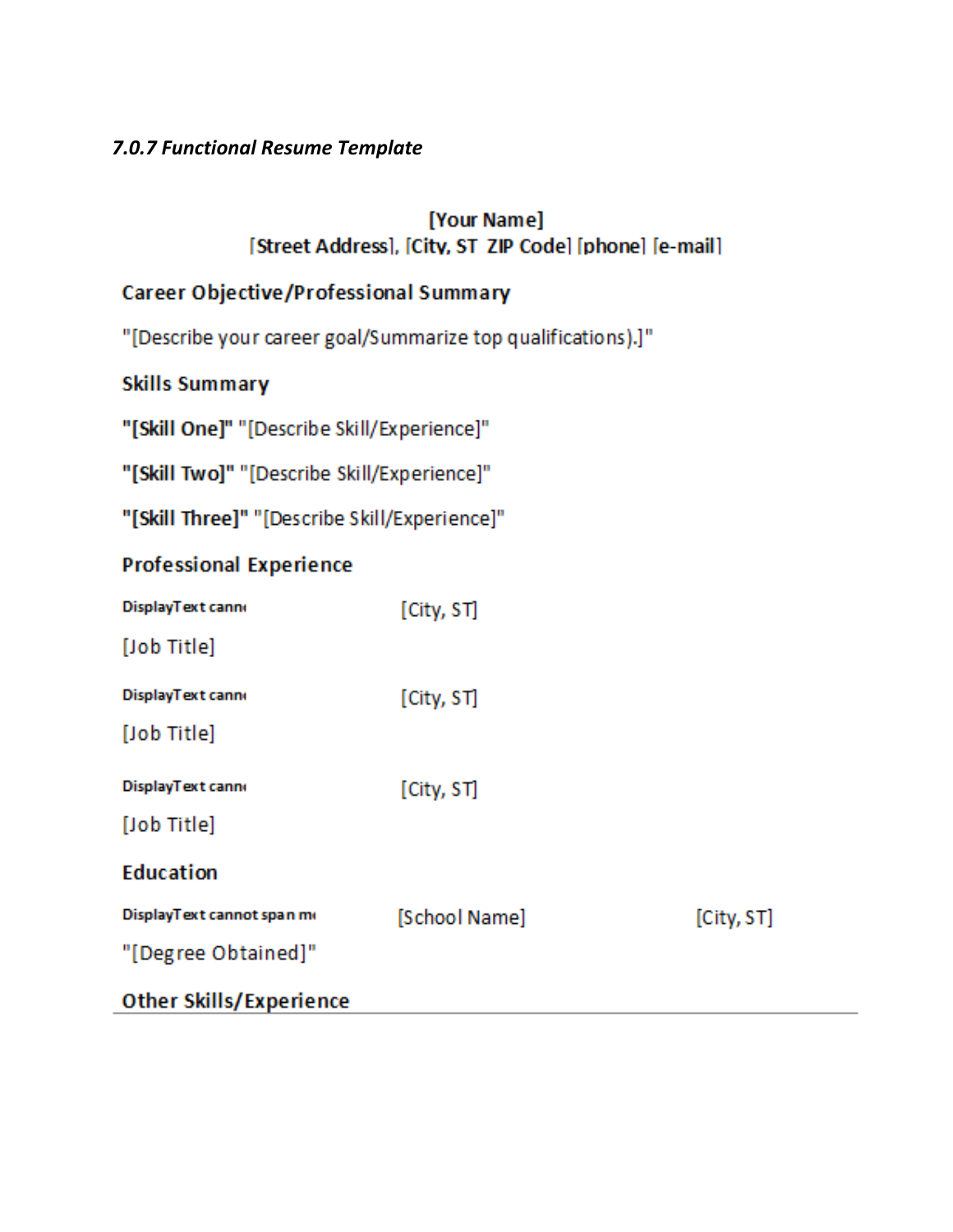# 21st CENTURY RESUMES - Key functions in Microsoft Word Many employers today prefer to receive resumes through email. What are different ways to send a resume via email? As always, you must protect yourself when you using the internet. If you post a resume to a job site while you are currently employed, your boss might not be happy to discover that you are looking for another job. Also, not every job posting online comes from a reputable employer. What are ways you stay safe online?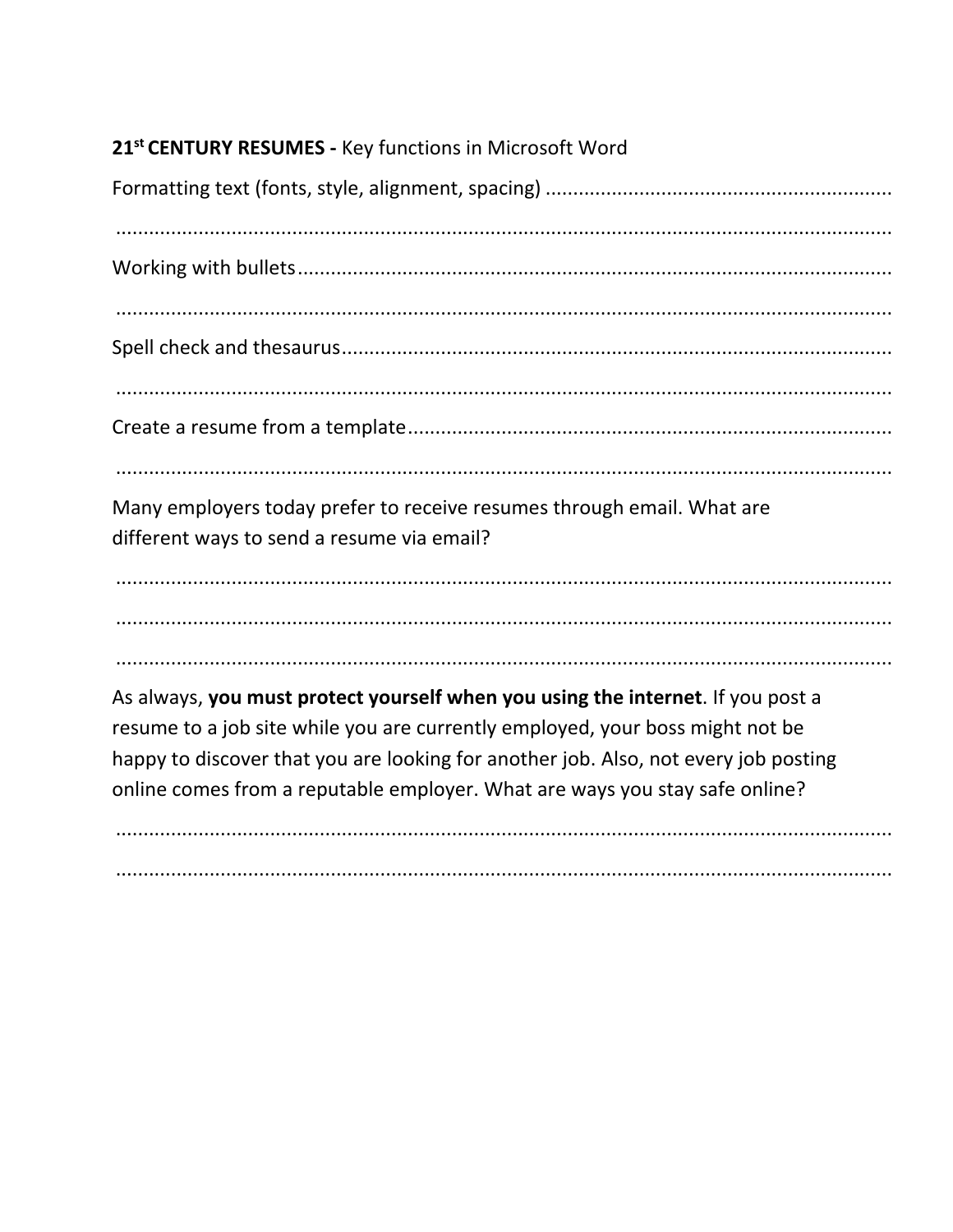# *Resume Keywords*

It is crucial that your resume is targeted to the specific job you are seeking. By including the right **keywords** to describe your qualifications, you can show a potential employer that you already speak the "language" of the company. Today, many companies even use software to filter resumes based on a set of predetermined keywords. This means that if you know how to choose the correct keywords, your resume has a better chance of appearing at the top of the pile!

Below you can find a list of keywords divided by categories to help you get started. Remember, this is not a complete list, and every company has their own set of keywords. The best way to figure out what keywords you should use is to do your own research of the company.

| <b>MANAGEMENT AND LEADERSHIP</b> |               | <b>ADMINISTRATION</b> |            |  |
|----------------------------------|---------------|-----------------------|------------|--|
| Administer                       | Assign        | Administer            | Allocate   |  |
| Authorize                        | <b>Decide</b> | <b>Distribute</b>     | Facilitate |  |
| Delegate                         | Develop       | Furnish               | Insure     |  |
| <b>Direct</b>                    | Interview     | Process               | Provide    |  |
| Manage                           | Meet          | Procure               | Purchase   |  |
| Organize                         | Train         | Schedule              | Secure     |  |
| Supervise                        | Strategize    | Ship                  | Supply     |  |
|                                  |               |                       |            |  |
|                                  |               |                       |            |  |
|                                  |               |                       |            |  |
|                                  |               |                       |            |  |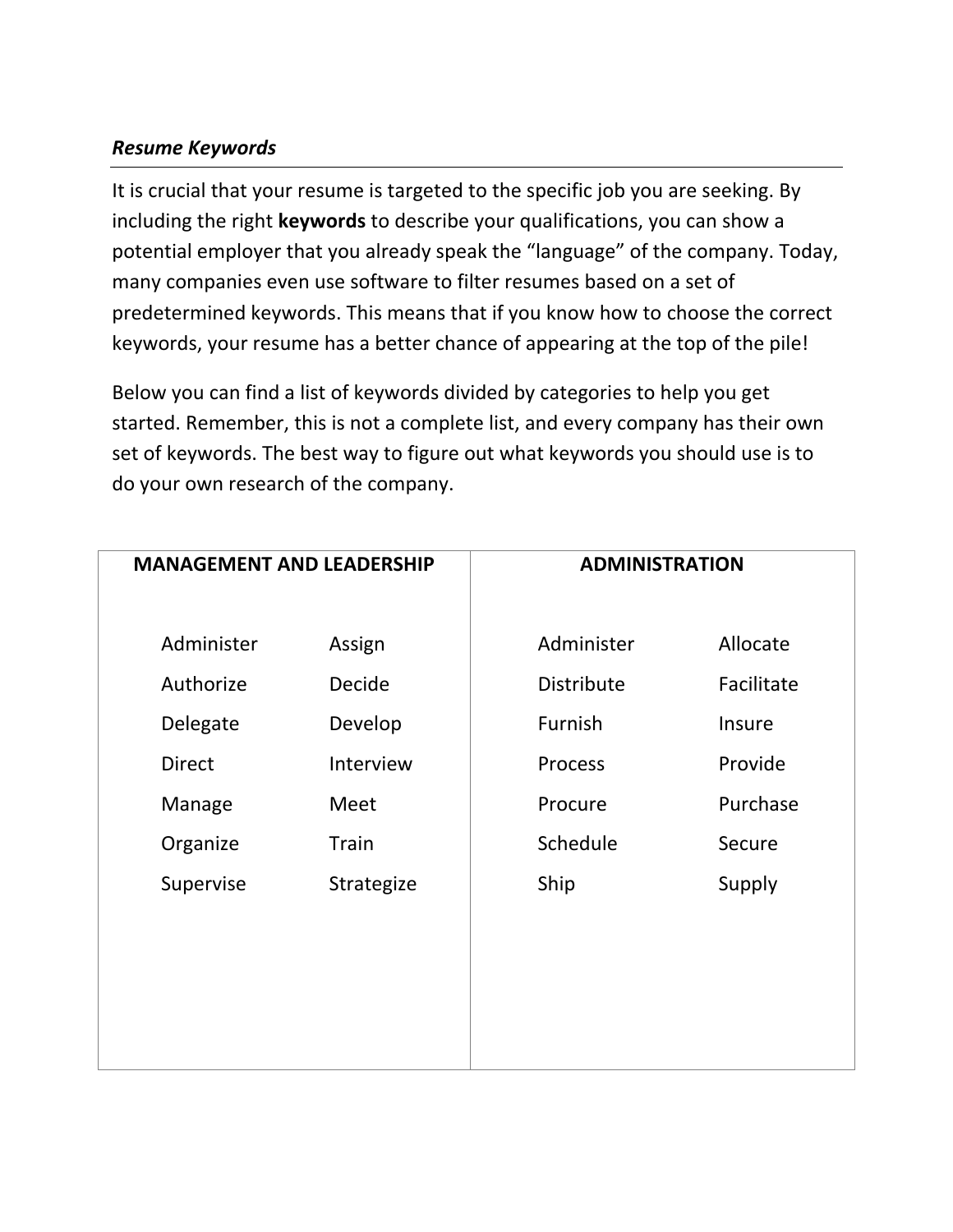|           |                      | <b>PLANNING AND RESEARCH</b> |             |
|-----------|----------------------|------------------------------|-------------|
|           | <b>COMMUNICATION</b> |                              |             |
| Advocate  | Contact              | Analyze                      | Compile     |
| Create    | Declare              | Develop                      | Evaluate    |
| Design    | Display              | Gather                       | Identify    |
| Negotiate | Inform               | Implement                    | Investigate |
| Interpret | Promote              | Measure                      | Prepare     |
| Publicize | Sponsor              | Plan                         | Progress    |
| Represent | Recruit              | Solve                        | Structure   |
| Write     |                      | Submit                       |             |
|           |                      |                              |             |

### *Resume Terminology*

- Career Objective: a one sentence statement of a job seeker's employment goals. The career objective is typically located after the contact information section on a resume. Most hiring managers now prefer professional summaries instead of career objectives.
- Chronological Format: work history organized in sequential order with employment dates listed, starting with the most recent position. The chronological format is ideal for job seekers with a continuous work history. Educational Background: resume section where educational qualifications and professional certifications are listed.